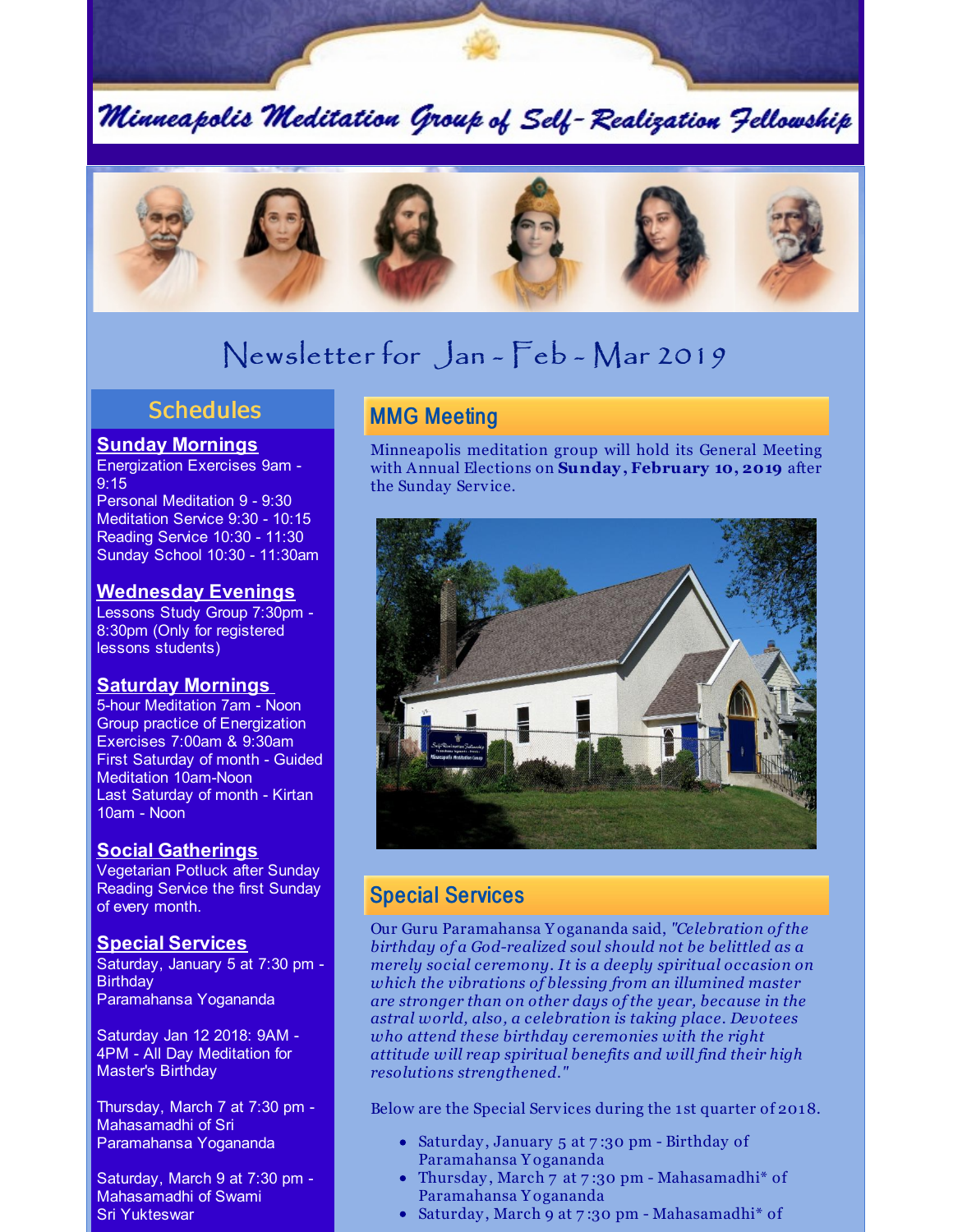**General Meeting** Feb 10: 11:30am-1:00pm

## Sunday Readings **Schedule**

#### **January**

 Kriya Yoga: Universal Science of God-Realization Awakening Divine Memory How to Be Stronger Than Life's Trials and Tests Making the Most of Sundays

### **February**

 Uniting Your Will With God's Infinite Power Does Satan Really Exist? The True Meaning of Self-**Realization** The Way to Mental Freedom

### **March**

3 The Eternal Blessings of a True **Guru** 10 Choosing to Be Happy 17 Do We Live One or Many Lives? 24 Getting Acquainted with God 31 Healing Through Understanding the Nature of Consciousness and Matter

### Quote From Master



*Make new determinations as to what you are going to do and what you are going to be in this next year. Set a program for yourself; carry it through, and you will find how much happier you will be.*

*Let nothing weaken your*

Swami Sri Y ukteswar

\*Mahasamadhi means "great ecstasy ," the union of the soul with the Infinite during a God-realized yogi's final exit from the phy sical body . The chapel is generally open half an hour before each service. For each service, please bring a flower to be offered as an expression of devotion to God and the SRF Gurus and a monetary offering, if you wish, in an envelope as a symbol of loy alty and faithfulness to the cause of SRF. Checks for the commemorative offerings should be made out to Self-Realization Fellowship.

## All Day Meditation

The all-day meditation to honor Master's birthday will beheld on **Saturday, January 12th from 9am to 4pm**. There will be a brief intermission at 12:30 pm. If you are unable to remain for the entire service, please plan to attend the first half only. Arrive a little early to become calm and settled before meditation begins.

#### **Please note what to bring:**

Please bring a monetary offering, if you wish, in an envelope as a symbol of loy alty and faithfulness to the cause of SRF. Y ou may also bring a fruit for offering to God & Gurus. We generally eat those together after the meditation. Dress warmly and comfortably . Y ou may wish to bring a shawl or sweater and a small cushion to sit on.



### 2019 Retreat

**May 24-26, 2019 - Regional Retreat led by SRF Monastics** - During the Memorial Day weekend, we will sponsor a regional retreat led by SRF monastics at Assisi Heights Spiritual Center in Rochester MN. Please reserve the weekend on your calendar. More information about the retreat and registration will be coming soon.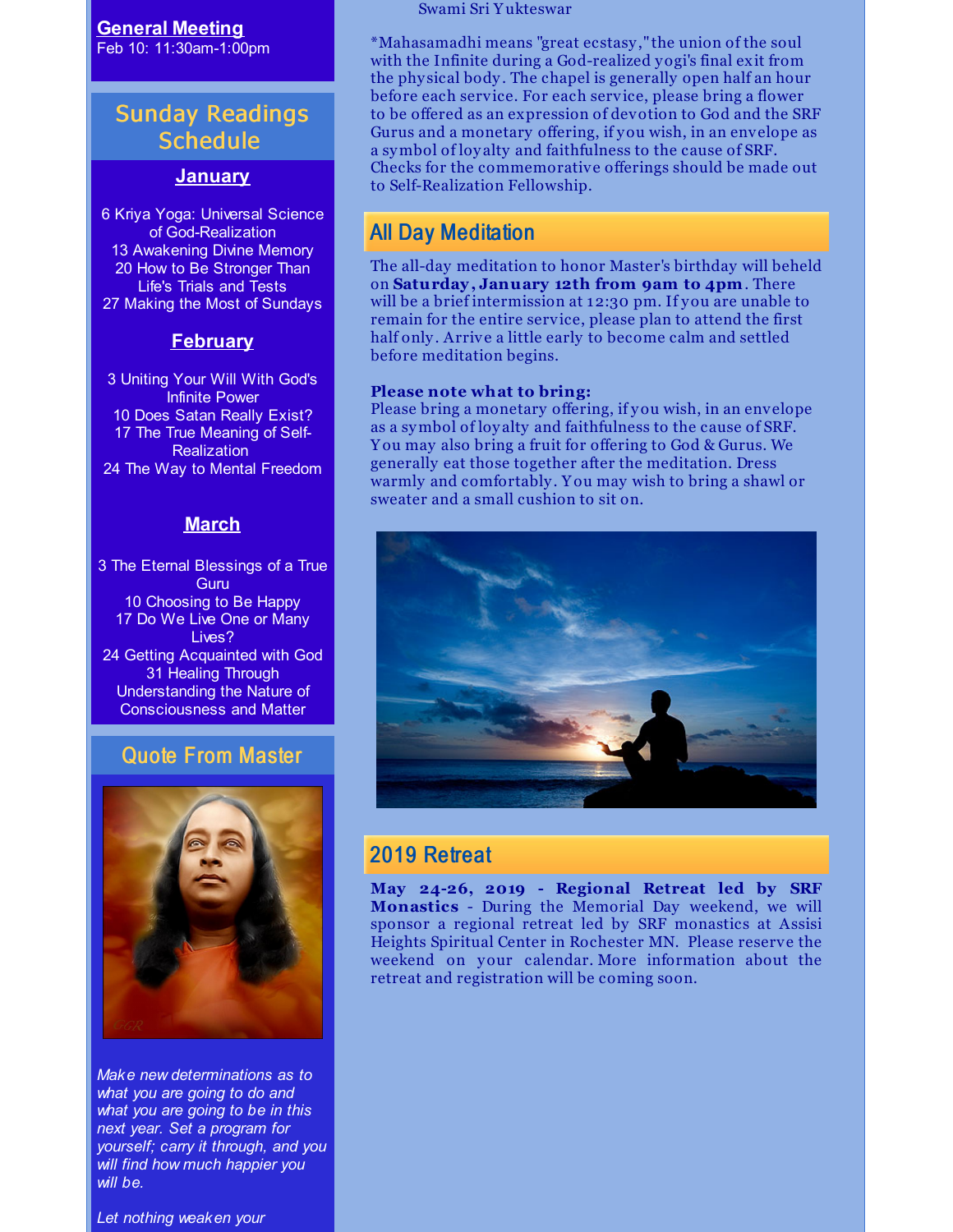*conviction that you can be whatever you want to be. There is no one obstructing you unless it be yourself. Though my master, Swami Sri Yukteswarji, again and again told me that, it was hard to believe it at first. But as I used the God-given gift of will power in my life, I found it to be my savior.*

*With the opening of the New Year, all the closed portals of limitations will be thrown open and I shall move through them to vaster fields, where my worthwhile dreams of life will be fulfilled.*

- Paramahansa Yogananda



Assisi Heights in Rochester, MN

## New Year's Letter From Master

Master wrote a new year message in January 1952. That message from Master can be read by [clicking](https://files.constantcontact.com/3e66037a001/87d130e0-dad7-4c62-97ba-c68a1c6ee748.png) here.

## 2019: A New Year's Message From Brother Chidananda



A new y ear's message from Brother Chidananda is available on Mother's center's website. Please click here to read the [message.](https://www.yogananda-srf.org/MessagesBC/2019_New_Year_s_Message_From_Brother_Chidananda.aspx)

## Livestreamed Holiday Satsanga With Brother Chidananda

Brother Chidananda, president and spiritual head of Self-Realization Fellowship/Y ogoda Satsanga Society of India, held a special holiday satsanga at SRF International Headquarters on December 12.

The event was livestreamed to SRF/Y SS members and friends around the world and can be viewed below or on the SRF Y ouTube channel.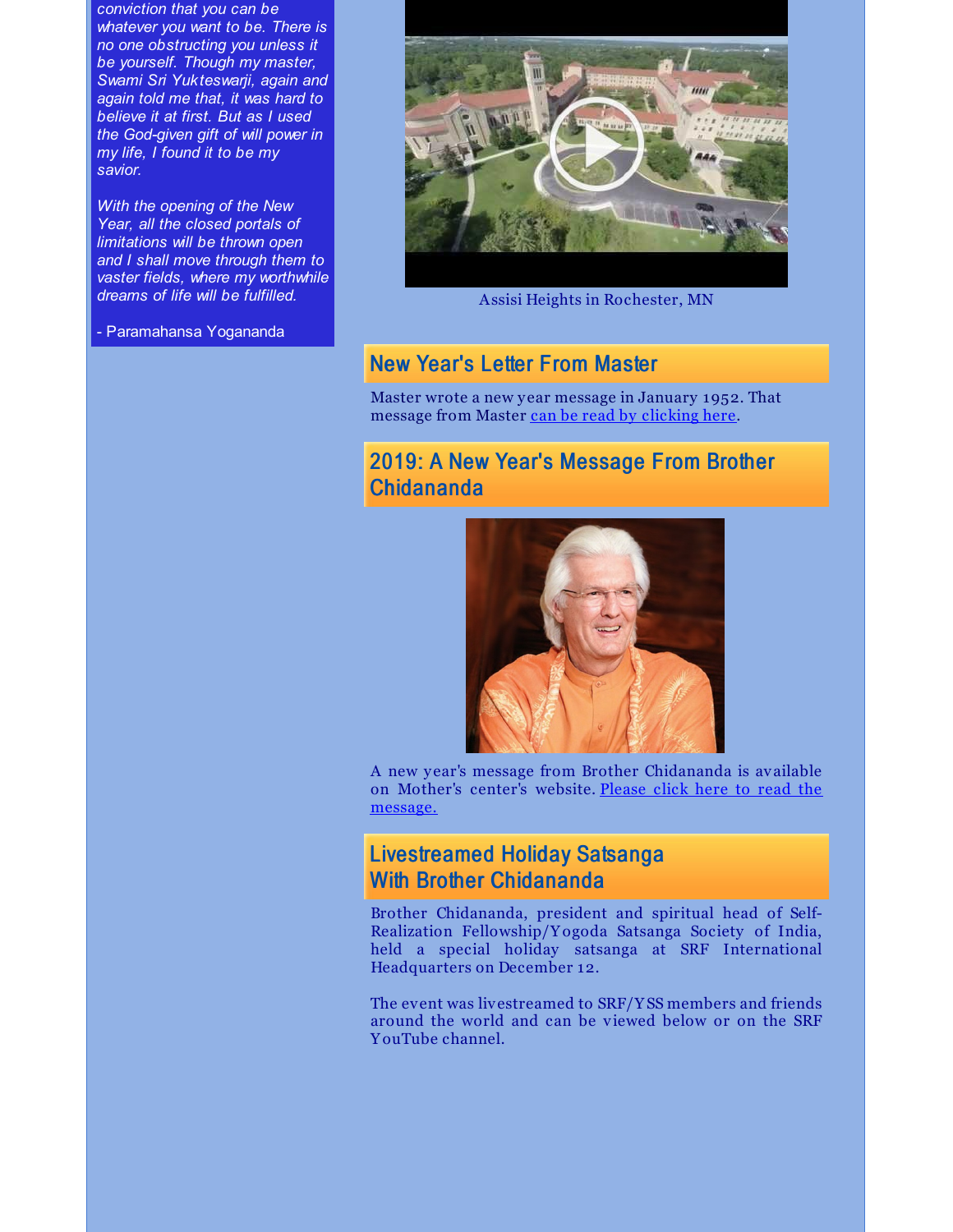

Livestreamed Holiday Satsanga With Brother Chidananda, December 12, 2018

## MMG Committee News

Flower and Garland committee is in need of volunteers. Training will be provided. If interested, please connect with Liliana Tobon at.large2@srfminneapolis.org. Thank you for your service to God and Gurus.



## 2018 INDIA Day Celebration

India Day celebration was held November 4th at our church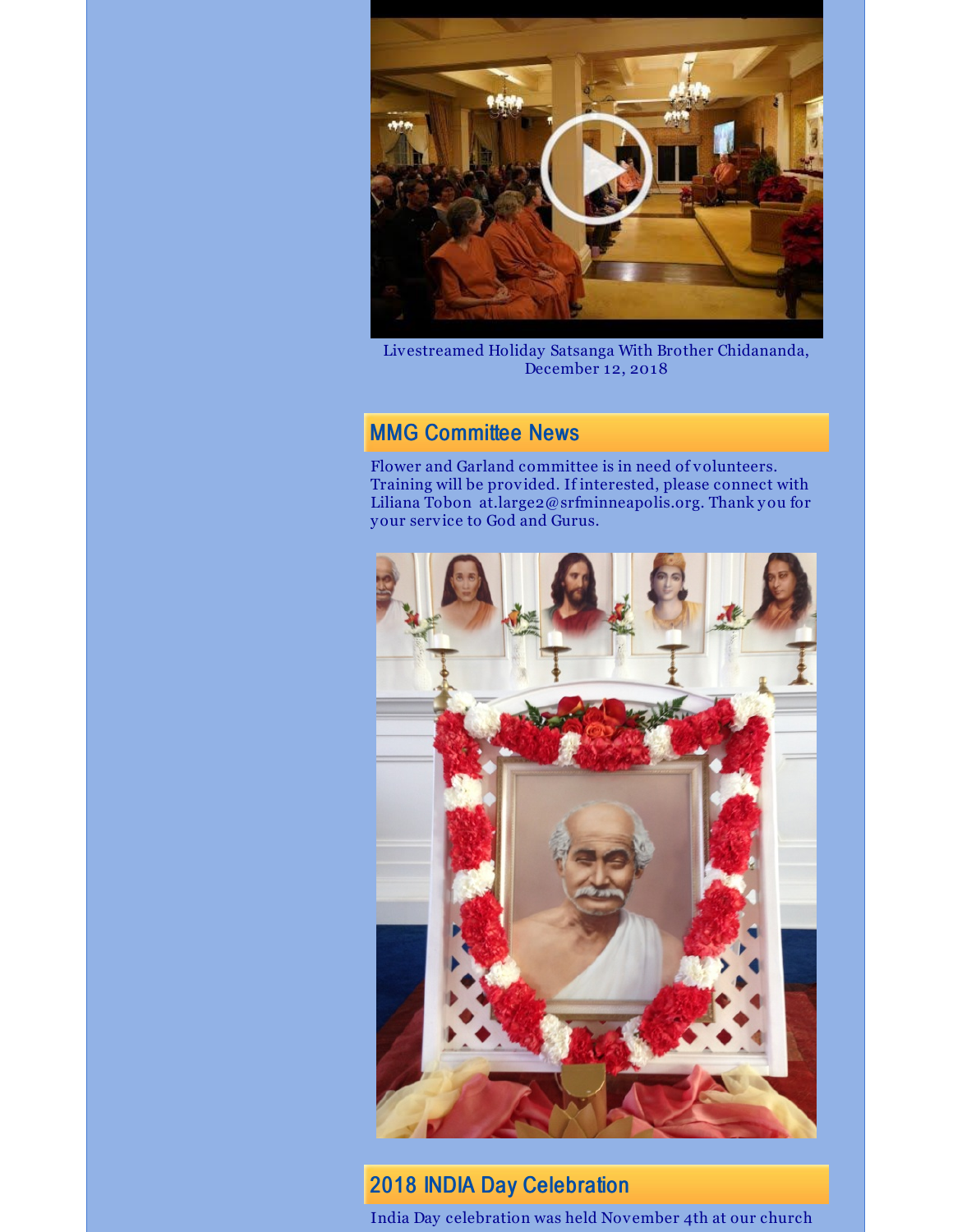and was a big success with attendees. We had sale of indian items for fund raising, hena, educational videos about Indian festivals, decorations, Indian music and dance performances. We also had some great food. We would like to thank our devotees for arranging the celebration.

#### **Some Pictures from 2018 India Day Potluck** (click pictures for larger size)



## News From Mother Center

In this spirit of expanding our sympathies through service, SRF temples and groups around the world participate in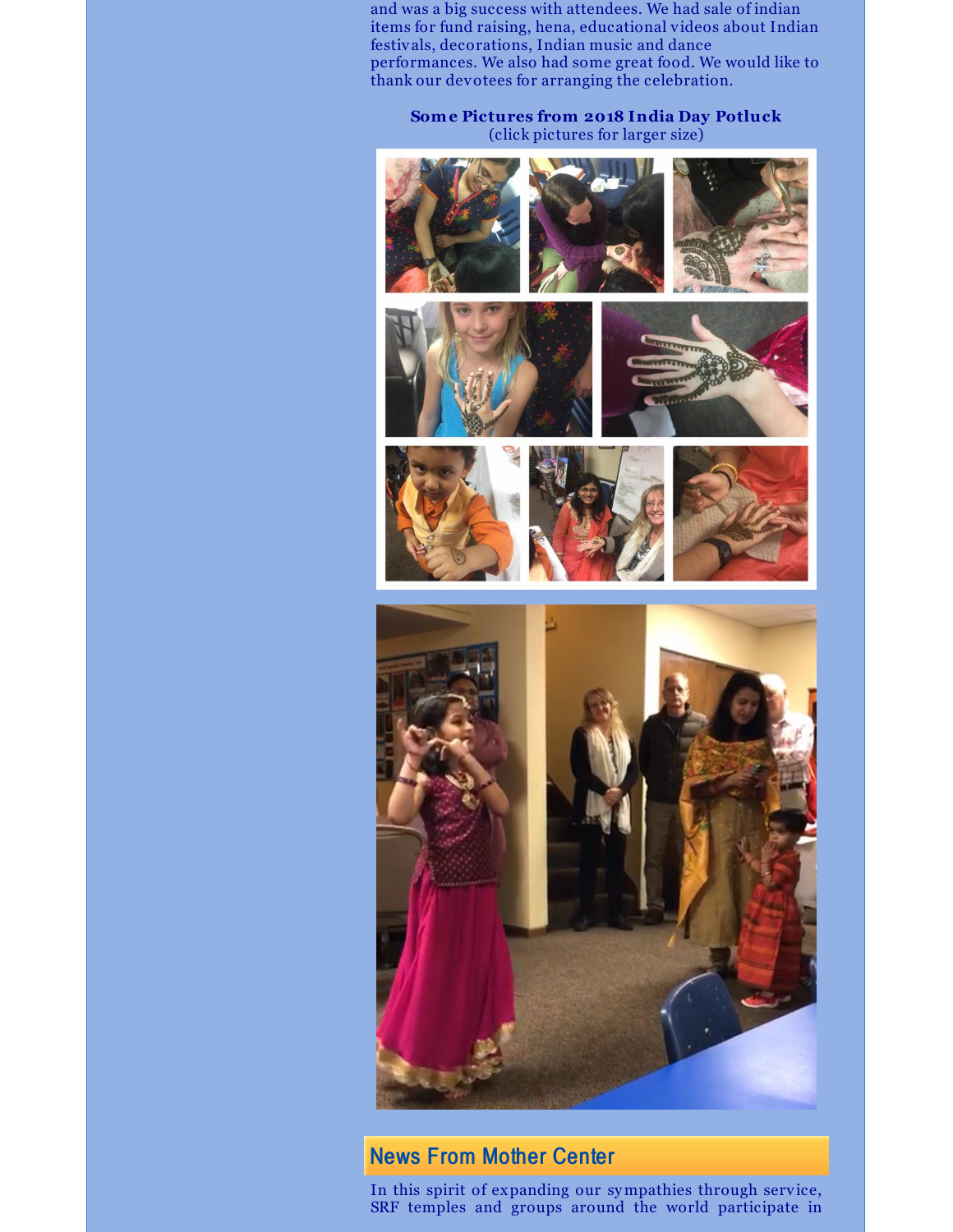annual drives and charitable projects during the holiday season. Here is a sampling of the [activities](https://www.yogananda-srf.org/NewsArchive/2018/SRF_Temples_and_Centers_Serve_Their_Communities_This_Holiday_Season.aspx) that SRF temples and groups in the U.S. have taken part in this year, seeking to bring joy to others by putting the principle of "love thy neighbor" into action.



The Government of India has officially honored the 125th birth anniversary of Paramahansa Y ogananda (born in 1893) by issuing a large grant to Y ogoda Satsanga Society of India, the organization he founded in 1917 . The prestigious grant reflects the growing appreciation of Paramahansa Y ogananda as one of India's great spiritual figures who made a lasting contribution both to India and the world. [Details](https://www.yogananda-srf.org/NewsArchive/2018/Government_of_India_Honors_125th_Birth_Anniversary_of__Paramahansa_Yogananda.aspx) are here.

---------------



### Minneapolis Meditation Group Book Room

Y ou are welcome to visit our book room where there are books and audio CDs by Paramahansa Y ogananda as well as other CDs, DVDs and other items for purchase. Several books and media are also available for borrowing from the library in the book room.

There is also a lending library where one is free to check out books.

Minneapolis Meditation Group Severe Weather **Policy** 

Please be advised that Minneapolis Meditation Group services will be cancelled if a severe weather warning is issued by the [National](http://forecast.weather.gov/MapClick.php?CityName=Minneapolis&state=MN&site=MPX&textField1=44.9618&textField2=-93.2668&e=0) Weather Service that includes our church area (the city of Minneapolis or Hennepin County ),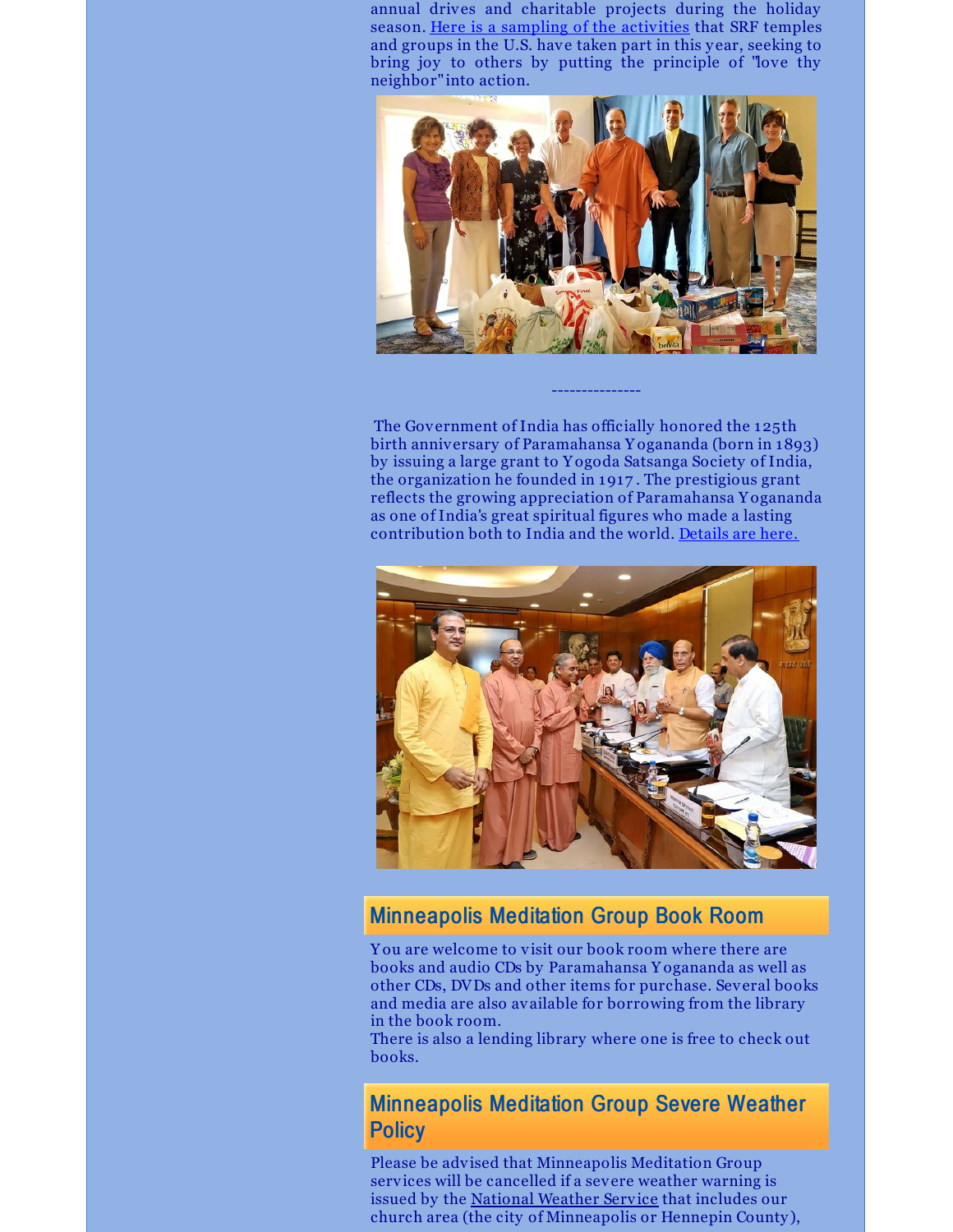within a window of two hours prior to a scheduled service to two hours after a scheduled service. It will be the responsibility of each member to be aware of any severe weather warnings prior to a scheduled service. This includes severe thunderstorm warnings, tornado warnings and winter storm warnings.

Y ou can find more details on the policy on our web site at [http://srfminneapolis.org/contact/severe-weather-policy](http://srfminneapolis.org/severeweatherpolicy.html) /

### Donations Information

If you write a check to the group, please know that checks pay able to "Minneapolis Meditation Group"will be deposited locally and used to support the group's activities, pay utility bills and so on. Checks pay able to "Self Realization Fellowship" are sent to SRF's world headquarters in Los Angeles and are used by them to support SRF's work. It is customary when writing checks during special services such as commemorative services to make the check pay able to SRF. If you wish to specifically help the group with on-going repairs needs of the MMG building, make your check pay able to "Self Realization Fellowship" and write "MMG Building Fund" in the memo section of the check. Thank you for your support of our group.

### Electronic Payments Service

Now you can make electronic payments for various items such as retreats, books or donations to Minneapolis Meditation Group using paypal. Please use the following link to make electronic payments.

<https://www.paypal.me/srfminneapolis>

Please note that it's free within the U.S. to send money to us with paypal when you use only your PayPal balance or bank account, or a combination of your PayPal balance and bank account. It is expected that there would be a fee to send money as a personal payment using a debit card or credit card. The fee in the U.S. is 2.9% plus \$0.30 USD of the amount you send. For example, if you send \$17 5.00 USD by credit card, the fee would be \$5.38 USD. Please check the paypal website to verify this information. Should you decide to send a payment using paypal, please include your full name, phone number and the details of what the payment is for.

### SRF eNews

We would like to take this opportunity to encourage you to sign up for the SRF eNews by [clicking](https://members.yogananda-srf.org/MemberPortal/Account/RegisterEmail) here. Y ou may choose to receive:

- Monthly eNewsletters with inspirational quotes, articles and tips for daily spiritual living;

- News about SRF events in your area;

- SRF Students communications, like subscription renewal notices, invitations to Kriya Y oga initiations, and various other items mailed to SRF students. (you will need your reference number to sign up for this option);

- Publication news, containing announcements of the latest SRF books, CDs, DVDs, promotions, etc.

By signing up now, you will help us serve you more efficiently , and save printing and mailing costs.